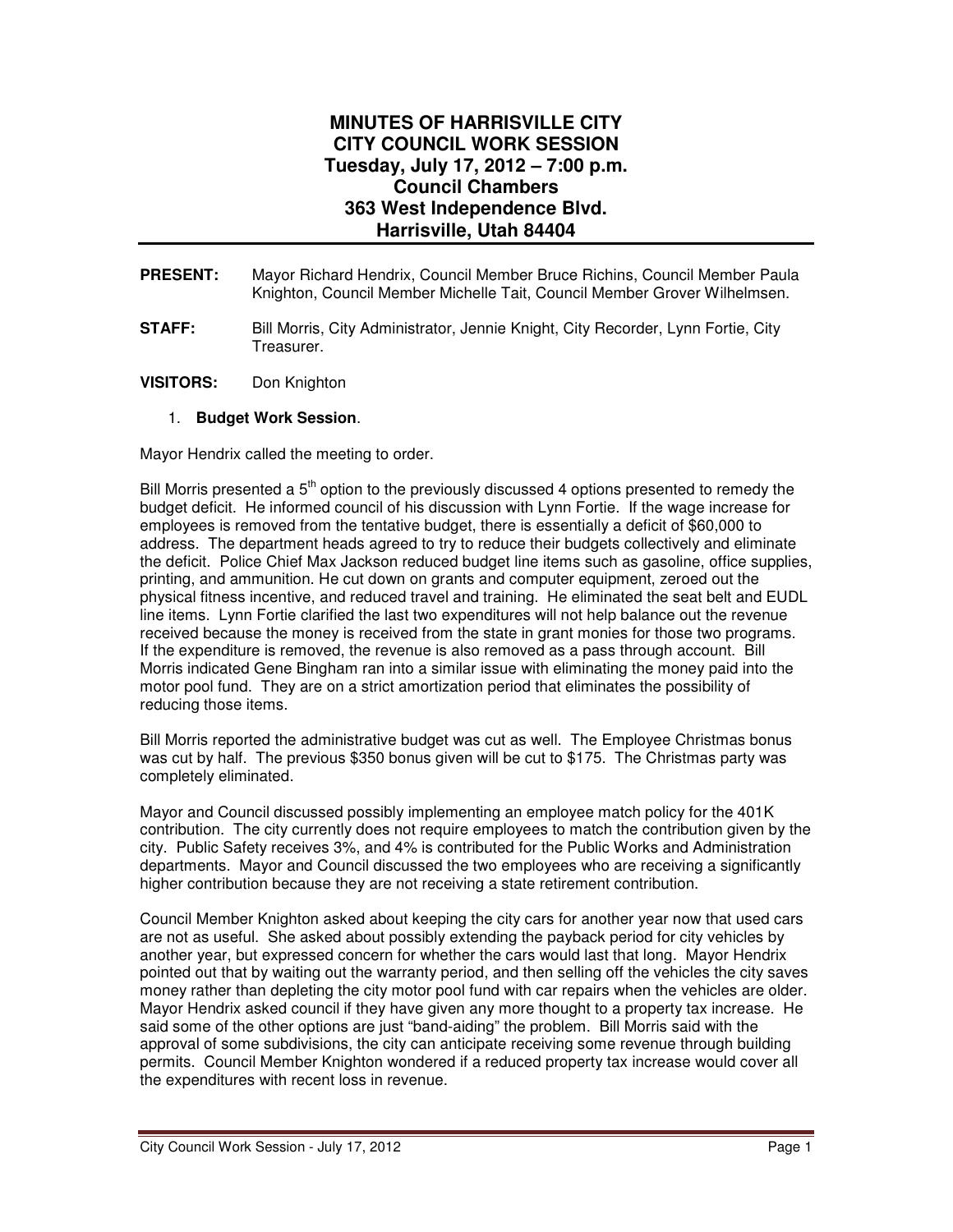Bill Morris reported he gave an interview to the Salt Lake Tribune. The interviewer indicated Harrisville has proposed one of the highest property tax increases in the state. He said once he provided property tax comparisons, the interviewer realized that Harrisville has one of the lowest property tax rates, so by doing an increase, the proposed increase is a significant percentage.

Mayor and Council discussed possibly reducing the overall city 401K contribution to 3% for all employees. Reducing the 401K contribution would save \$22,000. There are additional savings of approximately \$30,000 in police budget cuts and approximately \$17,000 in public works. Mayor Hendrix pointed out the tentative budget has a proposed wage increase for all employees of 7.5% that may be reduce to 5%. He said the department heads have year-end totals to use to prepare the cuts to the tentative budget for the new fiscal year. Bill Morris pointed out Harrisville City does not have any debt. The city financial status is still healthy. Council Member Allen asked for clarification on where the cuts would be coming from. Bill Morris responded that the administrative budget was cut by approximately \$9,800, the public safety budget by approximately \$30,000, and the public works budget by approximately \$17,100. There are several unknown factors in the budget such as the price of gasoline and the amount of snowfall we will receive this winter. Public works cut their fuel bill by \$5,000.

Council Member Knighton suggested eliminating the stipend paid to the planning commissioners which would cut approximately \$4,000 from the budget. After discussion on this option, council agreed to leave the planning commissioners stipend to help compensate for good people in service.

Council Member Richins inquired as to the need for a property tax increase if they are able to reduce the budget by \$60,000. Mayor Hendrix said the majority of the property tax increase was to support a wage adjustment. He said \$90,000 of the tentative budget was to fund the wage adjustment. When that element is removed, the \$60,000 deficit remains. Council Member Knighton said having good employees is vital to dealing with the loss in resources. She referenced the motto "Work Harder, Work Smarter".

Council Member Allen asked what savings would be offered through an 80/20 contribution on health insurance. Mayor and Council discussed how benefits have brought employees to the city, and if benefits are reduced, there may be a negative impact on staffing issues. Lynn Fortie clarified that if the employee wage increase is removed, there will still be a \$60,000 deficit in the budget. Mayor and Council discussed removing the employee wage increase, implementing the proposed deductions from each department head, and reducing the 401K contributions for the two employees who are receiving larger contributions. With these proposed changes, Mayor and Council discussed whether a property tax increase would be necessary. They decided if there is any money left by the end of the fiscal year, a one-time bonus could be offered to employees rather than a wage increase. Mayor and Council discussed the wage analysis and how the retention issue with employees began in the first place.

Mayor Hendrix reminded council of the shift in duties of the parks and recreation director and that council had committed to re-evaluate this position for a possible \$2,500 increase in wage. He suggested council formulate a plan to compensate this employee when working on the budget. He acknowledged the parks and recreation department has received many compliments with the opening of the city splash pad. Council Member Richins suggested adding that compensation to the final budget worksheet.

Mayor and Council discussed the many job duties of all the city employees and how that issue is where the proposed tax increase began in the first place. Mayor Hendrix voiced his concern that when the property tax notice went out to the public, the focus became the wage increase for employees as being the reason behind the property tax increase. When in reality the city budget has a deficit of \$60,000, regardless of the proposed employee wage increase. Lynn Fortie pointed out there are many factors involved when calculating out the totals. He stated when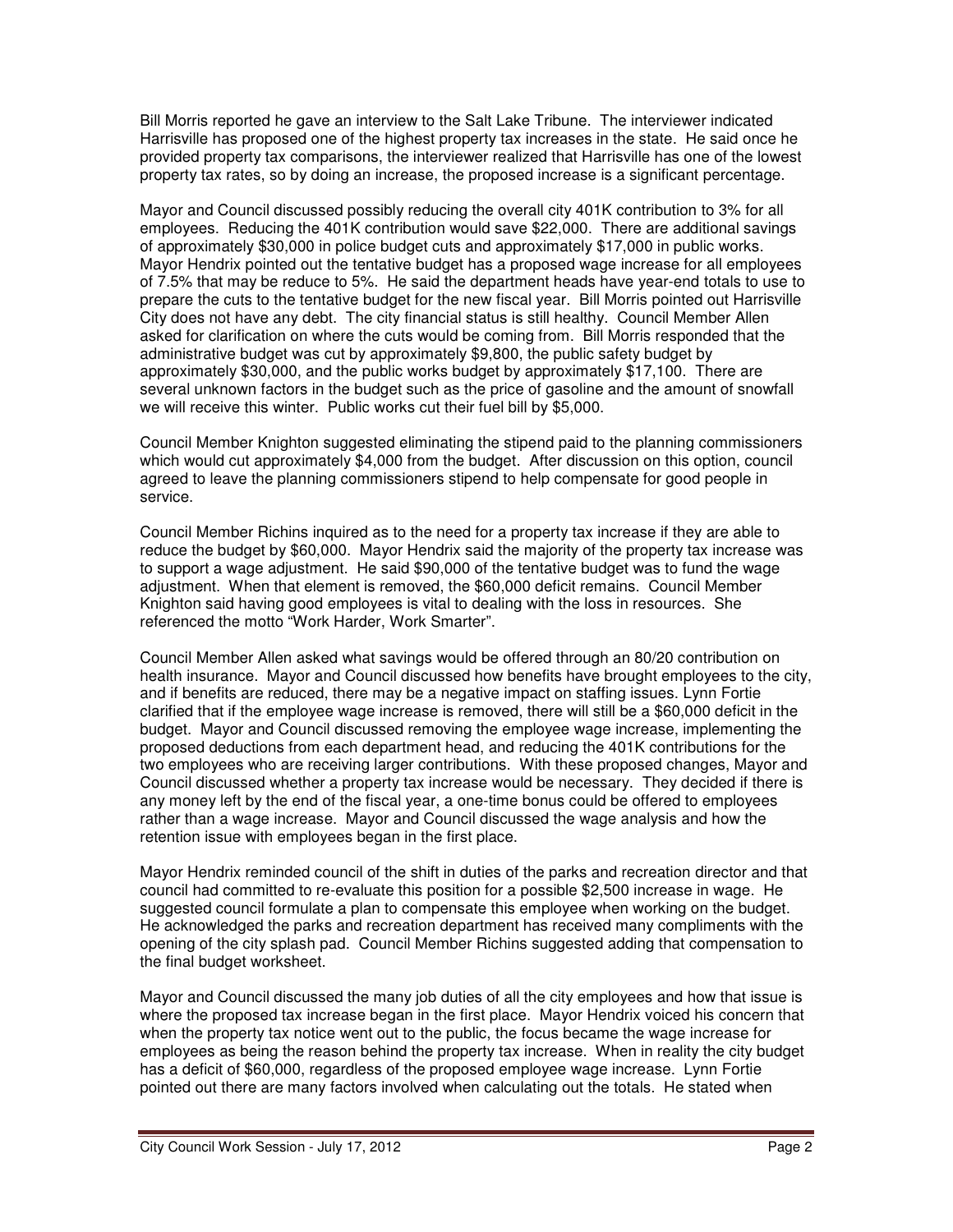actual amounts are used, they may be higher that what was projected, and that is where the rainy day fund is used.

(Council Member Wilhelmsen joined by conference call) Mayor Hendrix filled in Council Member Wilhelmsen with regard to the budget discussion.

Bill Morris suggested there is justification for the increase due to the Parks and Recreation Director because of the unusual circumstances of his position. Council Member Tait said the increase in salary for this employee should be part of the proposed budget. Council Member Allen suggested giving back the fitness bonus to the public safety officers.

Lynn Fortie reminded Council that all of the numbers used in these scenarios are estimates. Council Member Wilhelmsen suggested projecting into the future to determine what the city needs will be, and whether there will be any way to reduce the budget in the future without implementing the proposed property tax increase. Bill Morris indicated there is still room with adjusting the city's contribution to health benefits and also 401K contributions. He also said there is the possibility of seeing an increase in revenue through building permits. He advised council there are opportunities within planning and zoning changes for revenue.

Council Member Allen suggested balancing the budget for this year, without the proposed property tax increase. Council Member Richins agreed with tightening up the budget. He relayed his concern with the recession being a tough time for a property tax increase. Council Member Knighton suggested that is exactly why the property tax increase was proposed in the first place, to address the city needs with regard to employee retention.

Bill Morris pointed out that when Council first discussed the salary study and wage increases for employees, the city was enjoying healthy revenues. He said with council's direction, he will approach staff to clarify the misconception that all of the staff will be receiving a pay increase. Council Member Wilhelmsen expressed his concern of using rainy day funds to balance the budget. He suggested Council have a reserve in place for the next fiscal year. Mayor Hendrix asked Lynn Fortie if the Capital Projects fund is available to balance the budget. Lynn Fortie clarified the council can authorize opening the budget to access Capital Projects funds.

Council Member Allen asked about the possibility of giving staff a bonus if they decide against the wage adjustment. Bill Morris reminded council that staff received a bonus in May 2012. He suggested council wait until the end of the next fiscal year to give a bonus.

Council Member Wilhelmsen asked about the two employees receiving over 10% contribution by the city in their 401K that was discussed earlier in the meeting. Mayor Hendrix said all other public safety employees receive 3% contribution. He explained these two individuals are receiving 21% 401K contribution because they are not receiving any contribution to the state retirement. Lynn Fortie clarified that with the proposed changes in the tentative budget, this amount was actually more like 31%. Council Member Allen said there is no requirement for the city to contribute to this extent. Mayor and Council discussed the possibility of giving this contribution through a wage adjustment for these two employees. Council Member Allen wondered if this would create issues within the public safety department if a wage adjustment is made for only these employees. Council Member Allen acknowledged that one of these employees is Police Chief Max Jackson, whom he feels is underpaid. He made the comparison that if Chief Jackson were to transfer to Weber County Sheriff's Department as a Lieutenant; he would receive a \$7,000 increase. Bill Morris pointed out there is an administrative difference between running a public safety department with nine employees and overseeing a staff of 24. Council Member Wilhelmsen credited the department heads with taking care of their employees. He said there are two issues to be resolved; first to balance the budget, second retaining employees.

Mayor Hendrix suggested doing away with the 401K contribution, and giving the money straight to employee wages. Council Member Allen agreed with letting employees decide where they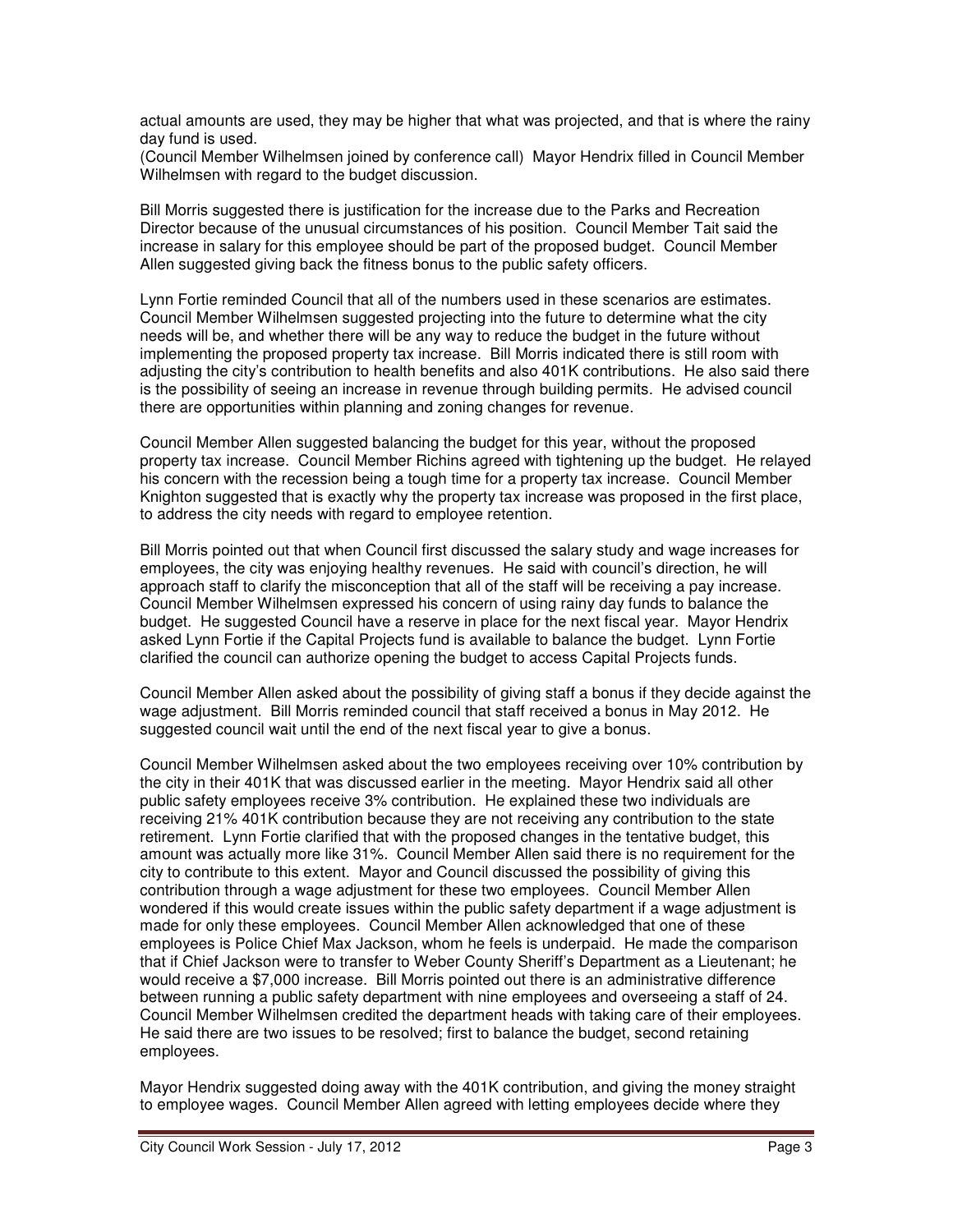would like to invest the money. He suggested implementing a mandatory 401K contribution match. Lynn Fortie said Riverdale City implemented this change a few years ago, but there was not a lot of change as the result.

Mayor and Council discussed how to address the issue of the other employee receiving a higher 401K contribution. They agreed based on this individuals past experience, a wage adjustment could be justified. Council Member Knighton asked for clarification on why these employees were receiving a different amount. Council Member Allen responded because these individuals do not receive any contribution into the state retirement fund, they are receiving a higher 401K contribution. Mayor Hendrix agreed to meet with Max Jackson regarding the 401K contributions.

Mayor and Council agreed to remove the wage adjustment with the tentative budget. Lynn Fortie informed council the deadline to stop the truth in taxation process has already passed. He explained someone needs to be available the night of the proposed public hearing because the county advertisement has already been submitted to the local newspaper. He asked if council has decided against a property tax increase, would they rather not run the additional advertisement required for the truth in taxation process to save that expense. He further clarified if the advertisement is not sent through the local paper, the state will not allow for a property tax increase, because the proper notification was not made.

Council Member Allen suggested still holding the public hearing for an opportunity to meet with the public about the property tax increase. Council Member Knighton agreed this would give council an opportunity to show they have made every effort to balance the budget without a property tax increase this year, but may have to reconsider this as an option in the future. Council Member Wilhelmsen asked if there is a penalty for not continuing. Lynn Fortie said there is no penalty with the county, as long as council recognizes there is not an option for a property tax increase if the city advertisement does not run in the local newspaper. Bill Morris clarified the truth in taxation process includes two separate advertisements being run in the newspaper. One advertisement run through the county listing Harrisville as an entity considering a property tax increase, with the date and time of the public hearing, and the other run through the city. Council Member Allen said he will not vote for a tax increase, so not to run the advertisement. Council Member Richins said not to run the advertisement. Council Member Tait said she would not vote for a tax increase, and not to run the advertisement. Council Member Knighton said she would like to have all options available, but did not want to incur the expense of an unnecessary advertisement if the council is voting against the property tax increase. Council Member Wilhelmsen agreed with Council Member Knighton. Bill Morris suggested not running the advertisement, and instead use that money to help balance the budget. Mayor Hendrix agreed to not run the advertisement. Council Member Wilhelmsen clarified the Capital Projects fund could be used in an emergency to balance the budget. Bill Morris directed Jennie Knight to not run the city advertisement in the local newspaper.

Mayor Hendrix acknowledged what a difficult decision this has been for the city council and staff. He recognized that salaries of city employees are public information, which creates some difficulty for staff when all of these issues are discussed so openly. He said he will meet with Max Jackson regarding the 401K contributions and also Lynn Fortie to prepare the final budget worksheet.

## **2. Heritage Days.**

Council Member Allen reported on his assignments. He said Ryan Walker designed a new poster for Heritage Days. He suggested council order him a t-shirt and gift card for his work. Once the new poster design was finished, he made large posters and delivered them to all of the sponsor locations for advertisement.

Council Member Wilhelmsen offered a personal donation of \$100 for Heritage Days from Classical Strings to be used for Harrisville's Got Talent. Council Member Knighton expressed her desire to use the donation from Treasure Fire appropriately. They indicated they would like to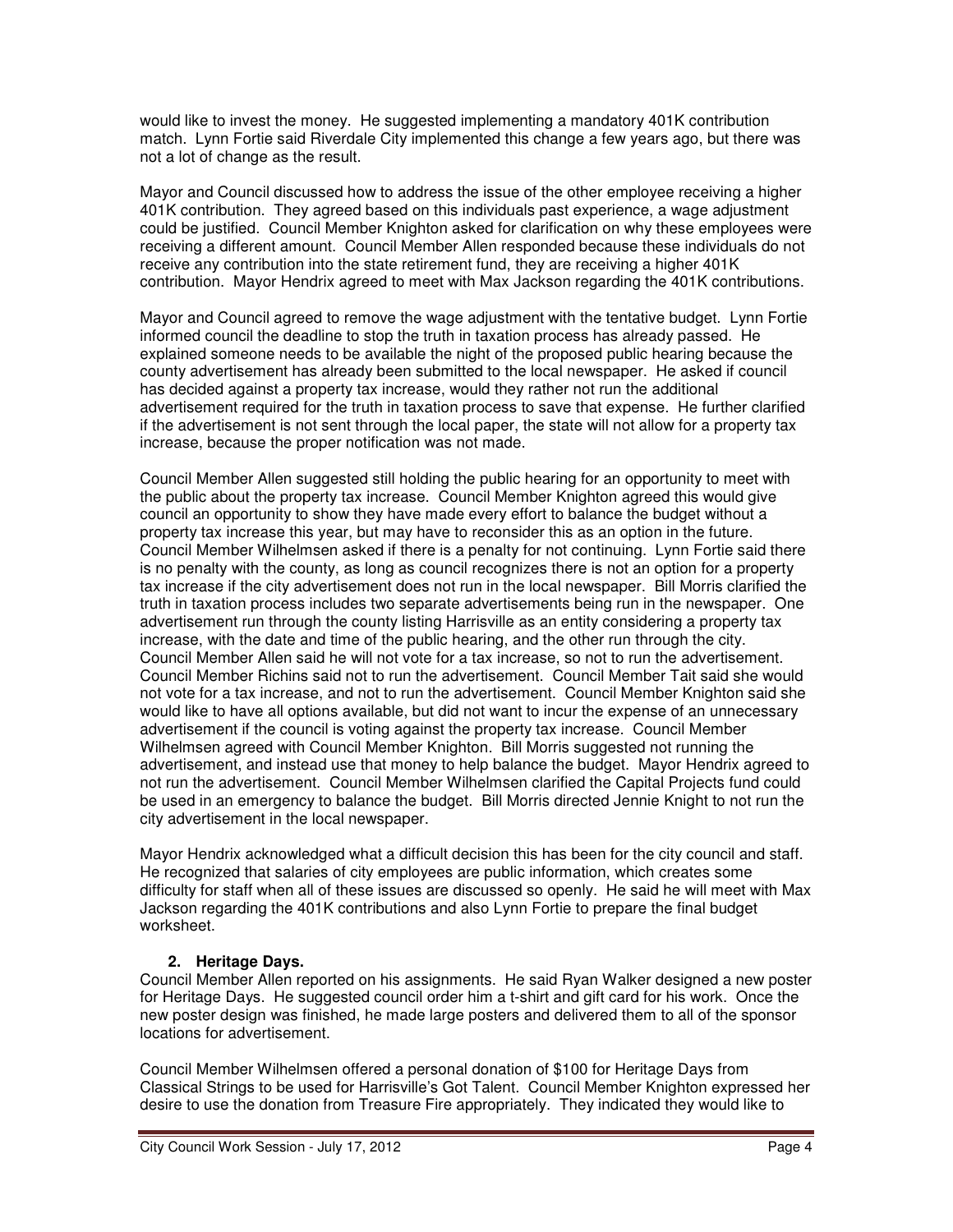support safety. Council Member Tait suggested buying 72-hour car kits to give away during the awards ceremony with the donation.

Council Member Allen reported local Harrisville resident, Craig Stephens, is organizing the 5k. There will be a timed run offered for \$15, including t-shirt, and a free fun run. Fun run participants can purchase shirts for \$10. 5k shirts will be pre-ordered only. Council Member Allen presented the design for staff shirts. They will have the  $50<sup>th</sup>$  Jubilee logo on the front with staff written underneath. Mayor and Council discussed color and agreed to order running style shirts for staff.

Council Member Allen reported Milissa Ferguson has all the signs for the parade. He said he included signs for all the previous Harrisville Mayors. Mayor and Council agreed to allow candy during the parade. Council Member Richins said he will order prizes for the parade and the Youth City Council fishing pond.

Jennie Knight reported she received permission from Weber County Health Department to use the Animal Shelter Adoption Trailer at Heritage Days. They will be required to setup by the restrooms to allow for a hand washing station. Mayor and Council agreed to setup the adoption trailer where the car show is usually held.

Council Member Wilhelmsen will have a prototype on the Harrisville Mayor plaques to be given out during the evening history program. Mayor Hendrix asked if the sound system provider will have a projector and screen available for the history program. Council Member Wilhelmsen said that was part of the contracted agreement with the sound provider.

Council Member Wilhelmsen said all of the Harrisville's Got Talent slots are filled. The auditions went well and they are able to include all the participants. (Council Member Wilhelmsen excused himself from the remainder of the meeting)

Council Member Tait prepared forms for the kid's games and activities with sign up blocks and instructions for the volunteers. Council Member Knighton reported she has gone through all the left over prizes from years past and purchased new prizes for the free activities. Jennie Knight informed Council of the sales tax packets received for vendor booths. Mayor and Council agreed to distribute the packets to the vendor booths at Heritage Days.

Council Member Tait said she ordered enough cakes from Wangsgards, with the Jubilee Logo on top, to serve 600 people. Mayor and Council discussed how to distribute the cake and ice cream and how to keep the ice cream chilled until serving. Mayor and Council discussed whether there is a need to rent a freezer. Council Member Knighton suggested one of the council's spouses could possibly help with picking up and delivering the cake and ice cream at the appropriate time. Mayor and Council agreed to serve cake and ice cream until it runs out.

Council Member Allen agreed to make any signs needed for sponsors, booths, or other information. Council Member Tait thanked Don Knighton for his efforts to deliver the business prize canisters. Mayor and Council discussed the drawing boxes needed for attendance prizes for the evening events.

Mayor and Council discussed having the 3 on 3 basketball tournament, and whether to run the tournament the same time the other activities are taking place. Mayor Hendrix agreed to check with last year's sponsor to see if he has already starting preparing for this year's tournament. Mayor and Council discussed the Heritage Days budget. Council Member Allen reported that advertising costs are surprisingly high. Council Member Tait speculated costs are way below what has been spent in the past. Mayor and Council agreed to continue Heritage Days communication through email until the next council meeting scheduled July 31, 2012.

Council Member Allen motioned to adjourn at 9:30p.m.